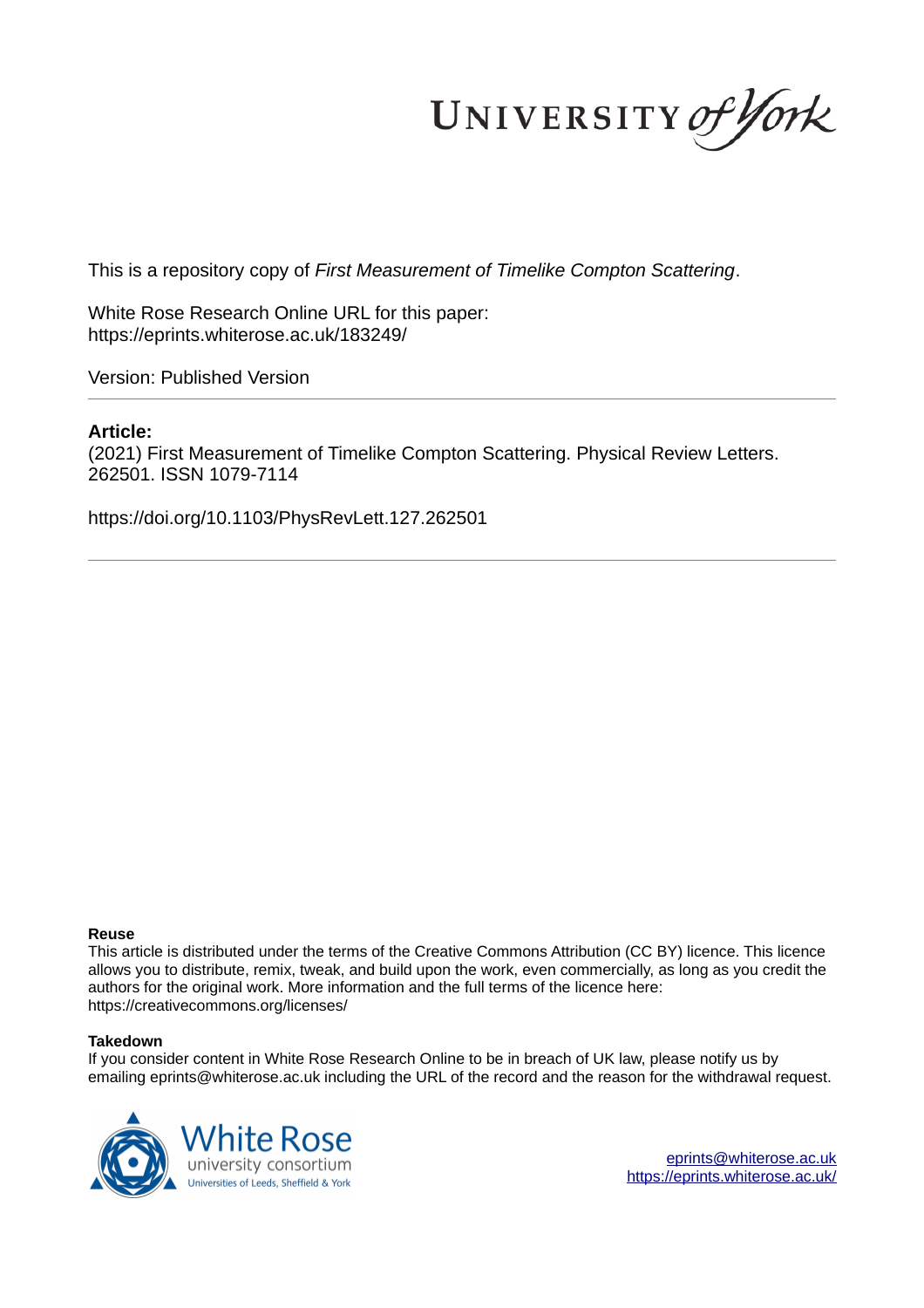## First Measurement of Timelike Compton Scattering

P. Chatagnon<sup>®,20,\*</sup> S. Niccolai,<sup>20</sup> S. Stepanyan,<sup>36</sup> M. J. Amaryan,<sup>29</sup> G. Angelini,<sup>12</sup> W. R. Armstrong,<sup>1</sup> H. Atac,<sup>35</sup> C. Ayerbe Gayoso,<sup>44,†</sup> N. A. Baltzell,<sup>36</sup> L. Barion,<sup>13</sup> M. Bashkanov,<sup>42</sup> M. Battaglieri,<sup>36,15</sup> I. Bedlinskiy,<sup>25</sup> F. Benmokhtar,<sup>7</sup> A. Bianconi,  $39,19$  L. Biondo,  $15,18,40$  A. S. Biselli,  $8$  M. Bondi,  $15$  F. Bossù,  $3$  S. Boiarinov,  $36$  W. J. Briscoe,  $12$  W. K. Brooks,  $37,36$ D. Bulumulla,<sup>29</sup> V. D. Burkert,<sup>36</sup> D. S. Carman,<sup>36</sup> J. C. Carvajal,<sup>10</sup> M. Caudron,<sup>20</sup> A. Celentano,<sup>15</sup> T. Chetry,<sup>24,28</sup> G. Ciullo,<sup>13,9</sup> L. Clark,<sup>41</sup> P. L. Cole,<sup>22</sup> M. Contalbrigo,<sup>13</sup> G. Costantini,<sup>39,19</sup> V. Crede,<sup>11</sup> A. D'Angelo,<sup>16,32</sup> N. Dashyan,<sup>45</sup> M. Defurne,<sup>3</sup> R. De Vita,<sup>15</sup> A. Deur,<sup>36</sup> S. Diehl,<sup>30,5</sup> C. Djalali,<sup>28</sup> R. Dupré,<sup>20</sup> H. Egiyan,<sup>36</sup> M. Ehrhart,<sup>20,‡</sup> A. El Alaoui,<sup>37</sup> L. El Fassi,  $^{24}$  L. Elouadrhiri,  $^{36}$  S. Fegan,  $^{42}$  R. Fersch,  $^{4}$  A. Filippi,  $^{17}$  G. Gavalian,  $^{36}$  Y. Ghandilyan,  $^{45}$  G. P. Gilfoyle,  $^{31}$ F. X. Girod,<sup>36</sup> D. I. Glazier,<sup>41</sup> A. A. Golubenko,<sup>33</sup> R. W. Gothe,<sup>34</sup> Y. Gotra,<sup>36</sup> K. A. Griffioen,<sup>44</sup> M. Guidal,<sup>20</sup> L. Guo,<sup>10</sup> H. Hakobyan,<sup>37,45</sup> M. Hattawy,<sup>29</sup> T. B. Hayward,<sup>5,44</sup> D. Heddle,<sup>4,36</sup> A. Hobart,<sup>20</sup> M. Holtrop,<sup>26</sup> C. E. Hyde,<sup>29</sup> Y. Ilieva,<sup>34</sup> D. G. Ireland,<sup>41</sup> E. L. Isupov,<sup>33</sup> H. S. Jo,<sup>21</sup> K. Joo,<sup>5</sup> M. L. Kabir,<sup>24</sup> D. Keller,<sup>43</sup> G. Khachatryan,<sup>45</sup> A. Khanal,<sup>10</sup> A. Kim,<sup>5</sup> W. Kim,<sup>21</sup> A. Kripko,<sup>30</sup> V. Kubarovsky,<sup>36</sup> S. E. Kuhn,<sup>29</sup> L. Lanza,<sup>16</sup> M. Leali,<sup>39,19</sup> S. Lee,<sup>23</sup> P. Lenisa,<sup>13,9</sup> K. Livingston,<sup>41</sup> I. J. D. MacGregor,<sup>41</sup> D. Marchand,<sup>20</sup> L. Marsicano,<sup>15</sup> V. Mascagna,<sup>38,19,§</sup> B. McKinnon,<sup>41</sup> C. McLauchlin,<sup>34</sup> S. Migliorati,<sup>39,19</sup> M. Mirazita,<sup>14</sup> V. Mokeev,<sup>36</sup> R. A. Montgomery,<sup>41</sup> C. Munoz Camacho,<sup>20</sup> P. Nadel-Turonski,<sup>36</sup> P. Naidoo,<sup>41</sup> K. Neupane,<sup>34</sup> T. R. O'Connell,<sup>5</sup> M. Osipenko,<sup>15</sup> M. Ouillon,<sup>20</sup> P. Pandey,<sup>29</sup> M. Paolone,<sup>27,35</sup> L. L. Pappalardo,<sup>13,9</sup> R. Paremuzyan,<sup>36,26</sup> E. Pasyuk,<sup>36</sup> W. Phelps,<sup>4,12</sup> O. Pogorelko,<sup>25</sup> J. Poudel,<sup>29</sup> J. W. Price,<sup>2</sup> Y. Prok,<sup>29</sup> B. A. Raue,<sup>10</sup> T. Reed,<sup>10</sup> M. Ripani,<sup>15</sup> A. Rizzo,<sup>16,32</sup> P. Rossi,<sup>36</sup> J. Rowley,<sup>28</sup> F. Sabatié,<sup>3</sup> A. Schmidt,<sup>12</sup> E. P. Segarra,<sup>23</sup> Y. G. Sharabian,<sup>36</sup> E. V. Shirokov,<sup>33</sup> U. Shrestha,<sup>5,28</sup> D. Sokhan,<sup>3,41</sup> O. Soto,<sup>14,37</sup> N. Sparveris,<sup>35</sup> I. I. Strakovsky,<sup>12</sup> S. Strauch,<sup>34</sup> N. Tyler,<sup>34</sup> R. Tyson,<sup>41</sup> M. Ungaro,<sup>36</sup> S. Vallarino,<sup>13</sup> L. Venturelli,<sup>39,19</sup> H. Voskanyan,<sup>45</sup> A. Vossen,<sup>6,36</sup> E. Voutier,<sup>20</sup> D. P. Watts,<sup>42</sup> K. Wei,<sup>5</sup> X. Wei,<sup>36</sup> R. Wishart,<sup>41</sup> B. Yale,<sup>44</sup> N. Zachariou,<sup>42</sup> J. Zhang,<sup>43</sup> and Z. W. Zhao<sup>6</sup>

(CLAS Collaboration)

<sup>1</sup>Argonne National Laboratory, Argonne, Illinois 60439, USA

 $^{2}$ California State University, Dominguez Hills, Carson, California 90747, USA

<sup>3</sup>IRFU, CEA, Université Paris-Saclay, F-91191 Gif-sur-Yvette, France

<sup>4</sup>Christopher Newport University, Newport News, Virginia 23606, USA

 $5$ University of Connecticut, Storrs, Connecticut 06269, USA

 ${}^{6}$ Duke University, Durham, North Carolina 27708-0305, USA

 $<sup>7</sup>Duques$ ne University, 600 Forbes Avenue, Pittsburgh, Pennsylvania 15282, USA</sup>

<sup>8</sup> Fairfield University, Fairfield, Connecticut 06824, USA

<sup>9</sup>Universita' di Ferrara, 44121 Ferrara, Italy

 $^{10}$ Florida International University, Miami, Florida 33199, USA

 $11$ Florida State University, Tallahassee, Florida 32306, USA

 $12$ The George Washington University, Washington, D.C. 20052, USA

<sup>13</sup>INFN, Sezione di Ferrara, 44100 Ferrara, Italy

<sup>14</sup>INFN, Laboratori Nazionali di Frascati, 00044 Frascati, Italy

<sup>15</sup>INFN, Sezione di Genova, 16146 Genova, Italy

<sup>16</sup>INFN, Sezione di Roma Tor Vergata, 00133 Rome, Italy

<sup>17</sup>INFN, Sezione di Torino, 10125 Torino, Italy

<sup>18</sup>INFN, Sezione di Catania, 95123 Catania, Italy

<sup>19</sup>INFN, Sezione di Pavia, 27100 Pavia, Italy

 $^{20}$ Université Paris-Saclay, CNRS/IN2P3, IJCLab, 91405 Orsay, France

 $^{21}$ Kyungpook National University, Daegu 41566, Republic of Korea

 $^{22}$ Lamar University, 4400 M. L. King, Jr. Boulevard, P.O. Box 10046, Beaumont, Texas 77710, USA

 $^{23}$ Massachusetts Institute of Technology, Cambridge, Massachusetts 02139-4307, USA

 $^{24}$ Mississippi State University, Mississippi State, Mississippi 39762-5167, USA

<sup>25</sup>National Research Centre Kurchatov Institute—ITEP, Moscow, 117259, Russia

 $^{26}$ University of New Hampshire, Durham, New Hampshire 03824-3568, USA

<sup>27</sup>New Mexico State University, P.O. Box 30001, Las Cruces, New Mexico 88003, USA

 $^{28}$ Ohio University, Athens, Ohio 45701, USA <sup>29</sup>Old Dominion University, Norfolk, Virginia 23529, USA

 $30$ II Physikalisches Institut der Universitaet Giessen, 35392 Giessen, Germany

 $0.031-9007/21/127(26)/262501(7)$  262501-1 Published by the American Physical Society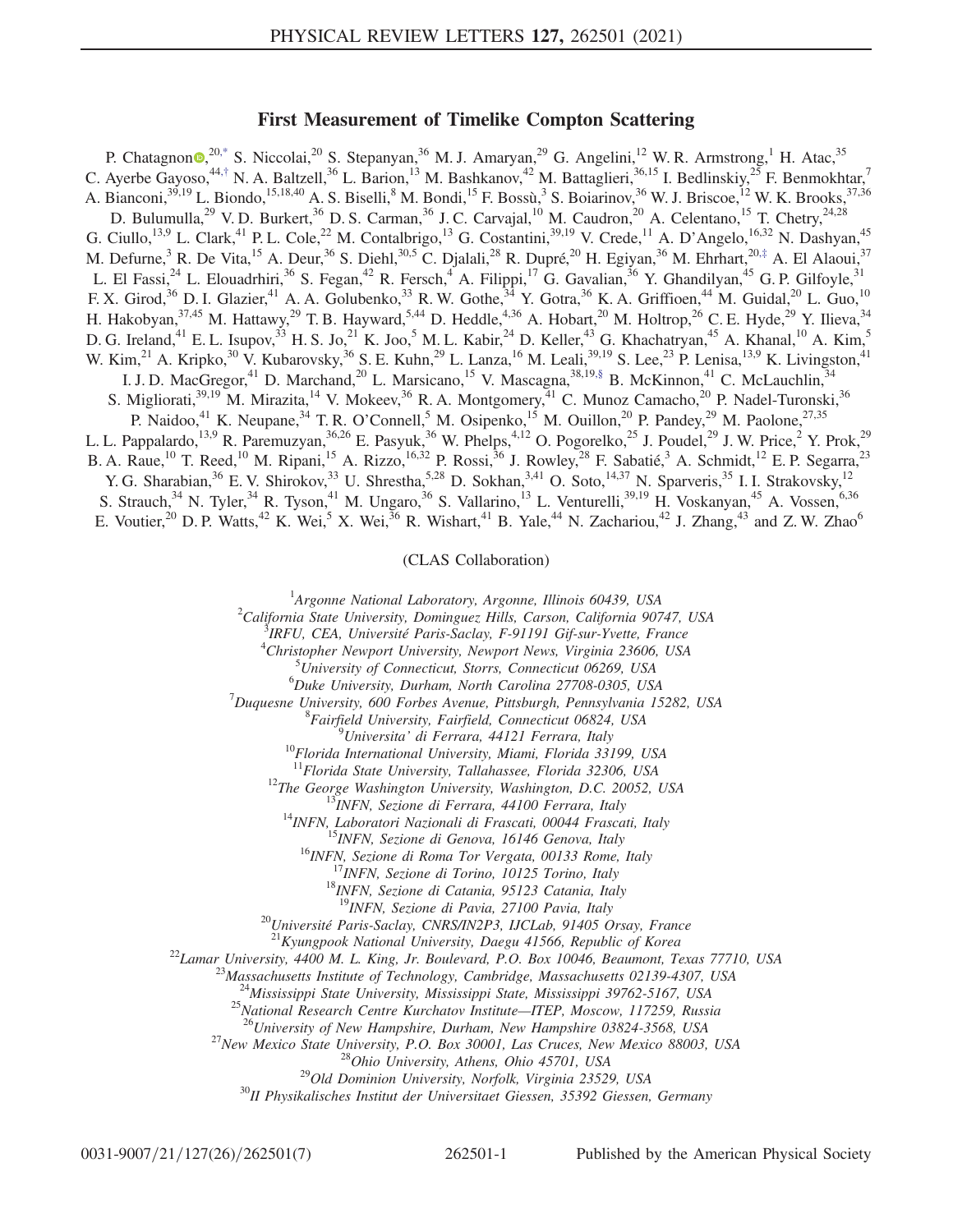#### PHYSICAL REVIEW LETTERS 127, 262501 (2021)

<sup>31</sup>University of Richmond, Richmond, Virginia 23173, USA

 $32$ Universita' di Roma Tor Vergata, 00133 Rome, Italy

<sup>33</sup>Skobeltsyn Institute of Nuclear Physics, Lomonosov Moscow State University, 119234 Moscow, Russia

 $34$ University of South Carolina, Columbia, South Carolina 29208, USA

<sup>35</sup>Temple University, Philadelphia, Pennsylvania 19122, USA

<sup>36</sup>Thomas Jefferson National Accelerator Facility, Newport News, Virginia 23606, USA

 $37$ Universidad Técnica Federico Santa María, Casilla 110-V Valparaíso, Chile

 $^{38}$ Università degli Studi dell'Insubria, 22100 Como, Italy

<sup>39</sup>Università degli Studi di Brescia, 25123 Brescia, Italy

<sup>40</sup>Universit'a degli Studi di Messina, 98166 Messina, Italy

 $^{41}$ University of Glasgow, Glasgow G12 8QQ, United Kingdom

<sup>42</sup>University of York, York YO10 5DD, United Kingdom <sup>43</sup>University of Virginia, Charlottesville, Virginia 22901, USA

<sup>44</sup>College of William and Mary, Williamsburg, Virginia 23187-8795, USA

<sup>45</sup>Yerevan Physics Institute, 375036 Yerevan, Armenia

(Received 31 August 2021; revised 21 October 2021; accepted 11 November 2021; published 22 December 2021)

We present the first measurement of the timelike Compton scattering process,  $\gamma p \to p' \gamma^* (\gamma^* \to e^+ e^-)$ , obtained with the CLAS12 detector at Jefferson Lab. The photon beam polarization and the decay lepton angular asymmetries are reported in the range of timelike photon virtualities  $2.25 < Q^2 < 9 \text{ GeV}^2$ , squared momentum transferred  $0.1 < -t < 0.8$  GeV<sup>2</sup>, and average total center-of-mass energy squared  $s = 14.5 \text{ GeV}^2$ . The photon beam polarization asymmetry, similar to the beam-spin asymmetry in deep virtual Compton scattering, is sensitive to the imaginary part of the Compton form factors and provides a way to test the universality of the generalized parton distributions. The angular asymmetry of the decay leptons accesses the real part of the Compton form factors and thus the D-term in the parametrization of the generalized parton distributions.

DOI: 10.1103/PhysRevLett.127.262501

Most of the mass of the observable universe comes from protons and neutrons. The nucleon mass comes mainly from the interactions between their fundamental constituents, the quarks and the gluons (or "partons"), which are described by the quantum chromodynamics (QCD) Lagrangian [1]. However, QCD-based calculations cannot yet be performed to fully explain the properties of nucleons in terms of their constituents. Phenomenological functions are used to connect experimental observables with the QCD matrix elements describing the dynamics of partons in nucleons. Typical examples of such functions are datadriven parametrizations for the form factors (FFs) and parton distribution functions (PDFs). Generalized parton distributions (GPDs) combine and extend the information contained in FFs and PDFs [2]. They describe the correlations between the longitudinal momentum and transverse spatial position of the partons inside the nucleon, giving access to the contribution of the orbital momentum of the quarks to the nucleon, and they are sensitive to the correlated  $q-\bar{q}$  components [3–8].

Compton scattering has long been identified as a golden process among deep exclusive reactions to study GPDs experimentally. Deep virtual Compton scattering (DVCS), the exclusive electroproduction of a real photon  $(ep \rightarrow e'p'\gamma)$ , proposed in Refs. [4–6], has been the preferred tool for accessing GPDs until now [9–14]. Meanwhile, timelike Compton scattering (TCS) has been widely discussed theoretically [15–18], but never measured experimentally. This Letter reports on the first measurement of TCS on the proton,  $\gamma p \to p' \gamma^* (\gamma^* \to e^+ e^-)$ , with quasireal photon beam. TCS is the time-reversal symmetric process to DVCS: the incoming photon is real and the outgoing photon has large timelike virtuality. In TCS, the virtuality of the outgoing photon  $Q^2 \equiv M^2$ , where M is the invariant mass of the lepton pair, sets the hard scale. In the regime  $-t/Q'^2 \ll 1$ , where t is the squared momentum transfer to the target proton, the factorization theorem [19] applies: it separates the hard scattering process  $(\gamma q \gamma^*),$ described via perturbation theory, from the soft dynamics encoded in GPDs (see Fig. 1, left). The TCS amplitude can then be expressed as a convolution of the hard scattering amplitude with GPDs, appearing in Compton form factors (CFFs). At leading order in  $\alpha_s$ , the CFF for the GPD H is defined in Ref. [15] using the notations of Refs. [4,5] as

$$
\mathcal{H}(\xi,t) = \int_{-1}^{1} dx H(x,\xi,t) \left( \frac{1}{\xi - x + i\epsilon} - \frac{1}{\xi + x + i\epsilon} \right), \qquad (1)
$$

Published by the American Physical Society under the terms of the Creative Commons Attribution 4.0 International license. Further distribution of this work must maintain attribution to the author(s) and the published article's title, journal citation, and DOI. Funded by SCOAP<sup>3</sup>.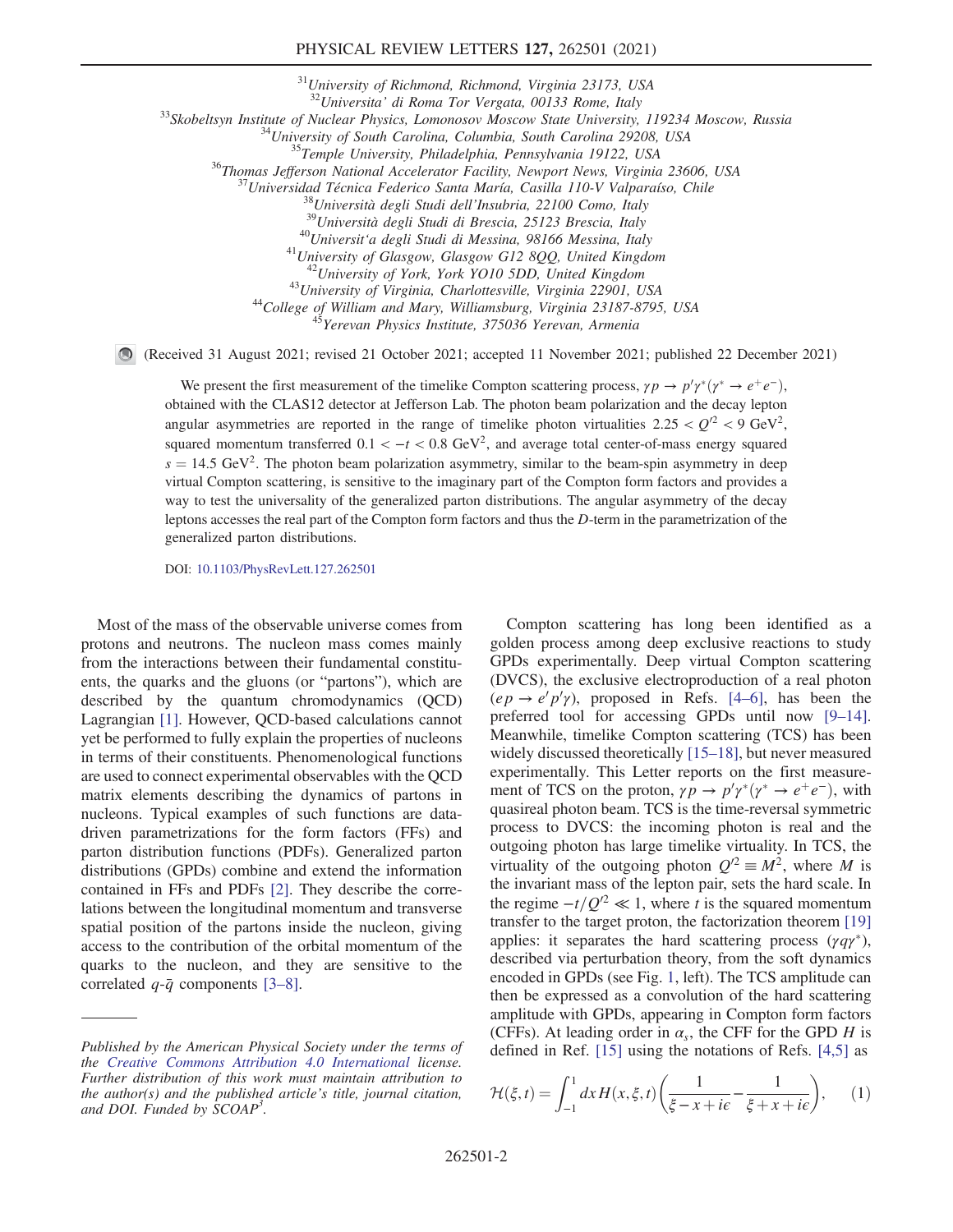

FIG. 1. Left: handbag diagram of the TCS process. Right: diagram of the BH process.  $t = (p - p')^2$  is the squared fourmomentum transfer between the initial and final protons,  $Q^2$  =  $(k + k')^2$  is the invariant mass of the lepton pair, and  $Q^2 = -q^2$  is the virtuality of the real photon.  $\xi = Q^2/(2(s - m_p^2) - Q^2)$  is the momentum imbalance of the struck quark,  $s$  is the squared center-of-mass energy, and  $m_p$  is the proton mass. x is the average momentum fraction of the struck quark.

where  $x$ ,  $\xi$ , and  $t$  are defined in Fig. 1. Similar equations apply to the other GPDs  $E$ ,  $\tilde{E}$ , and  $\tilde{H}$ . With a beam of circularly polarized photons, TCS can access both the real and imaginary parts of the CFFs [16].

As in DVCS, the Bethe-Heitler (BH) process, which can be computed in a quasi-model-independent way, contributes to the same final state (see Fig. 1, right). The cross section for exclusive lepton pair photoproduction on the proton can be expressed as

$$
\sigma(\gamma p \to p' e^+ e^-) = \sigma_{\rm BH} + \sigma_{\rm TCS} + \sigma_{\rm INT}, \qquad (2)
$$

where INT stands for the TCS-BH interference term. As presented in Refs. [15,16], the BH contribution dominates over the TCS in the total cross section by 2 orders of magnitude in the kinematic range accessible at Jefferson Lab (JLab). Therefore, the best practical way to access GPDs with the TCS reaction is to measure observables giving access to the TCS-BH interference. At leading order and leading twist in QCD,  $\sigma_{\text{INT}}$  can be expressed as a linear combination of GPD-related quantities [15],

$$
\frac{d^4 \sigma_{\text{INT}}}{dQ^2 \, dt d\Omega} = A \frac{1 + \cos^2 \theta}{\sin \theta}
$$
\n
$$
\times \left[ \cos \phi \, \text{Re}\tilde{M}^{-1} - \nu \sin \phi \, \text{Im}\, \tilde{M}^{-1} \right],\tag{3}
$$

where

$$
\tilde{M}^{--} = \left[ F_1 \mathcal{H} - \xi (F_1 + F_2) \tilde{\mathcal{H}} - \frac{t}{4m_p^2} F_2 \mathcal{E} \right], \qquad (4)
$$

A is a kinematic factor given in Ref. [15],  $\phi$  and  $\theta$  are defined in Fig. 2,  $\Omega$  is the solid angle defined by  $\theta$  and  $\phi$ ,  $\nu$ is the circular polarization of the photon beam (equal to  $+1$ for right-handed and  $-1$  for left-handed polarization),  $m_p$  is the proton mass,  $F_1$  and  $F_2$  are the electromagnetic form



FIG. 2. Relevant angles for TCS.  $\phi$  and  $\theta$  are, respectively, the angle between the leptonic plane (defined by the outgoing leptons momenta  $k$  and  $k'$ ) and the hadronic plane (defined by the incoming and outgoing proton momenta  $p$  and  $p'$ , defined in Fig. 1), and the angle between the electron and the recoiling proton in the leptons center-of-mass frame.

factors, and  $\mathcal{H}, \tilde{\mathcal{H}},$  and  $\mathcal E$  are the TCS CFFs of the  $H, \tilde{H},$  and  $E$  GPDs, respectively, which are given in Eq. (1). As the coefficients of  $\tilde{\mathcal{H}}$  and  $\mathcal E$  in Eq. (4) are suppressed, especially in the kinematics covered at JLab, measuring unpolarized and polarized observables linked to the TCS-BH interference cross section accesses mainly, respectively, the real and the imaginary parts of the  $H$  CFF.

In this Letter, two TCS observables were measured for the first time: the photon polarization asymmetry  $A_{\odot U}$  and the forward-backward (FB) asymmetry  $A_{FB}$ .  $A_{\odot U}$  is proportional to the sin  $\phi$  moment of the polarized interference cross section and allows access to the imaginary part of H.  $A_{FB}$ , defined as

$$
A_{\rm FB}(\theta,\phi) = \frac{d\sigma(\theta,\phi) - d\sigma(180^\circ - \theta, 180^\circ + \phi)}{d\sigma(\theta,\phi) + d\sigma(180^\circ - \theta, 180^\circ + \phi)},\tag{5}
$$

projects out the cos  $\phi$  moment of the unpolarized cross section, proportional to the real part of the CFF  $H$  [20]. Both  $A_{\odot U}$  and  $A_{\rm FB}$  are zero if only BH contributes to the  $\gamma p \to p' \gamma^*$  cross section. Furthermore, it was shown in Ref. [21] that the QED radiative corrections are negligible for both of these observables.

The experiment was carried out in Hall B at JLab, using a 10.6-GeV electron beam, impinging on a 5-cm-long liquidhydrogen target placed at the center of the solenoid magnet of CLAS12 [22]. Potential quasireal photoproduction events  $(ep \rightarrow p'e^+e^-X)$  were selected requiring one electron, one positron, and one proton. The trajectories of charged particles, bent by the CLAS12 torus and solenoid magnetic fields, were measured by the drift chambers and in the central vertex tracker, providing their charge and momentum. The leptons were identified combining the information from the high-threshold Cherenkov counters and the forward electromagnetic calorimeter (ECAL) [23]. Leptons with momenta below 1 GeV were removed to eliminate poorly reconstructed tracks in the forward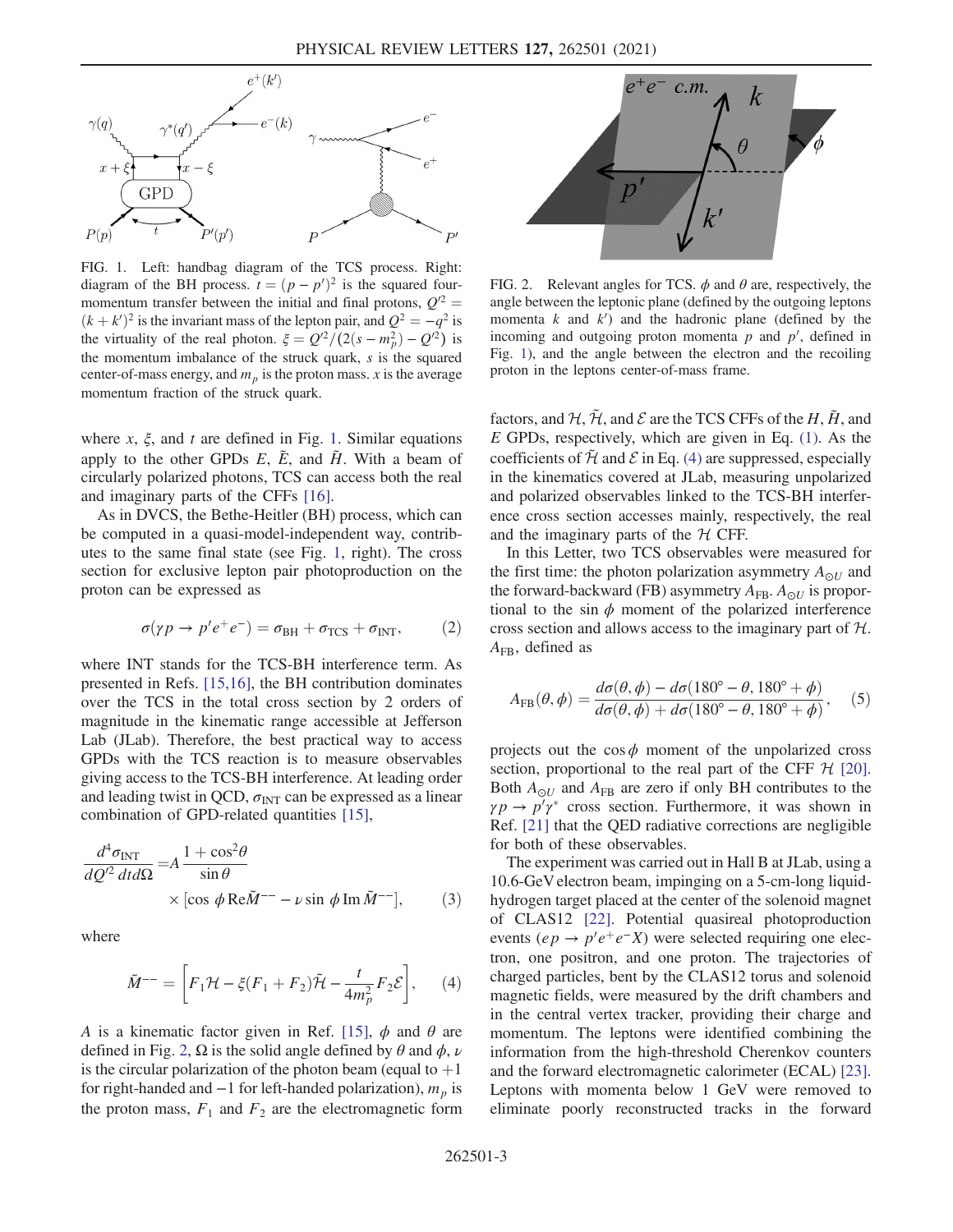detector. The background due to positive pions in the positron sample was minimized using a neural-networkbased multivariate analysis of the transverse and longitudinal profiles of showers in the ECAL. The protons were identified by analyzing the velocity of positive tracks measured by the time-of-flight systems as a function of their momentum. The momenta of the protons were corrected for energy loss in the detector materials using Monte Carlo (MC) simulations. Data-driven corrections were included to account, in the case of the leptons, for radiative losses and, in the case of protons, for detector-dependent momentum shifts not accounted by the simulation.

Once the  $p'e^+e^-$  events were selected, exclusivity selection criteria were applied to ensure kinematics in the quasireal photoproduction regime [20]. The 4-momenta of the scattered electron and initial quasireal photon were determined via energy-momentum conservation from the measured 4-momenta of the final-state particles. Then the mass and the transverse momentum fraction  $P_t/P$  of the scattered electron were constrained to be close to zero  $(P_t/P < 0.05, |M^2| < 0.4 \text{ GeV}^2)$ . These criteria ensure that the virtuality of the incoming photon is low  $(Q^2 < 0.15 \text{ GeV}^2)$ . The invariant mass spectrum of the outgoing lepton pair after exclusivity selection is shown in Fig. 3. The vector meson resonances decaying into an electron-positron pair are clearly visible. 2921 events with invariant mass between 1.5 and 3 GeV were selected to measure the TCS observables. In this region, the factorization condition  $-t/Q'^2 \ll 1$  needed for the GPD formalism to apply is fulfilled. In Fig. 3, the experimental invariant mass distribution is compared with BH MC events. The good agreement between the two distributions rules out the possible contamination of the data by high mass meson



FIG. 3. Invariant mass of the electron-positron pairs. The indicated peaks correspond to the  $\rho_0/\omega$ ,  $\phi$ , and  $J/\psi$  mesons. The TCS events are selected in the 1.5–3-GeV mass range (within the dotted vertical lines) and are compared to MC simulation of BH events. The simulation is normalized to the total number of events. The data-simulation bin-by-bin ratio agrees at the 15% level.

resonances decaying into  $e^+e^-$  pairs [e.g.,  $\rho$ (1450) and  $\rho(1700)$ ].

 $A_{\odot U}$  was computed in four t bins. The circular polarization of the quasireal photon was inferred from the longitudinal polarization of the electron it was radiated from. An electron polarized (with polarization  $P_b$ ) in the direction (opposite) of the beam emits a right(left)-handed circularly polarized photon, with a transferred polarization  $P_{trans}$  that can be calculated analytically [24] for each event. Taking advantage of the polarization transfer, the asymmetry  $A_{\odot U}$ , integrated over  $\theta$ , is measured as

$$
A_{\odot U}(-t, E_{\gamma}, M; \phi) = \frac{1}{P_b} \frac{N^+ - N^-}{N^+ + N^-},
$$
 (6)

where the number of events with reported positive and negative electron helicity in each bin is corrected by the acceptance and efficiency of CLAS12 (Acc) for the  $\gamma p \rightarrow$  $p'e^+e^-$  reaction and by the polarization transfer as

$$
N^{\pm} = \sum \frac{1}{\text{Acc}} P_{\text{trans}}.\tag{7}
$$

Acc was estimated using the CLAS12 GEANT-4 [25] simulations framework [26]. A MC sample of  $3.6 \times 10^7$ events was used. The acceptance was calculated in a fivedimensional grid of  $(-t, E_\gamma, Q^2, \theta, \phi)$  bins. In a given bin, the acceptance is defined as the number of events reconstructed in this bin divided by the number of events generated in this bin. Low-occupancy bins, yielding an acceptance below 5% and with a relative uncertainty greater than 50%, were discarded from the analysis.

The obtained  $\phi$  distributions of Eq. (6) are shown in Fig. 4 and are fitted with a sinusoidal function. In Fig. 5, the



FIG. 4.  $A_{\odot U}$  as a function of  $\phi$  for the four t bins used in this analysis. The sine fit function is superimposed. The amplitude of the fit  $A_{\odot U}$  is plotted as a function of  $-t$  in Fig. 5.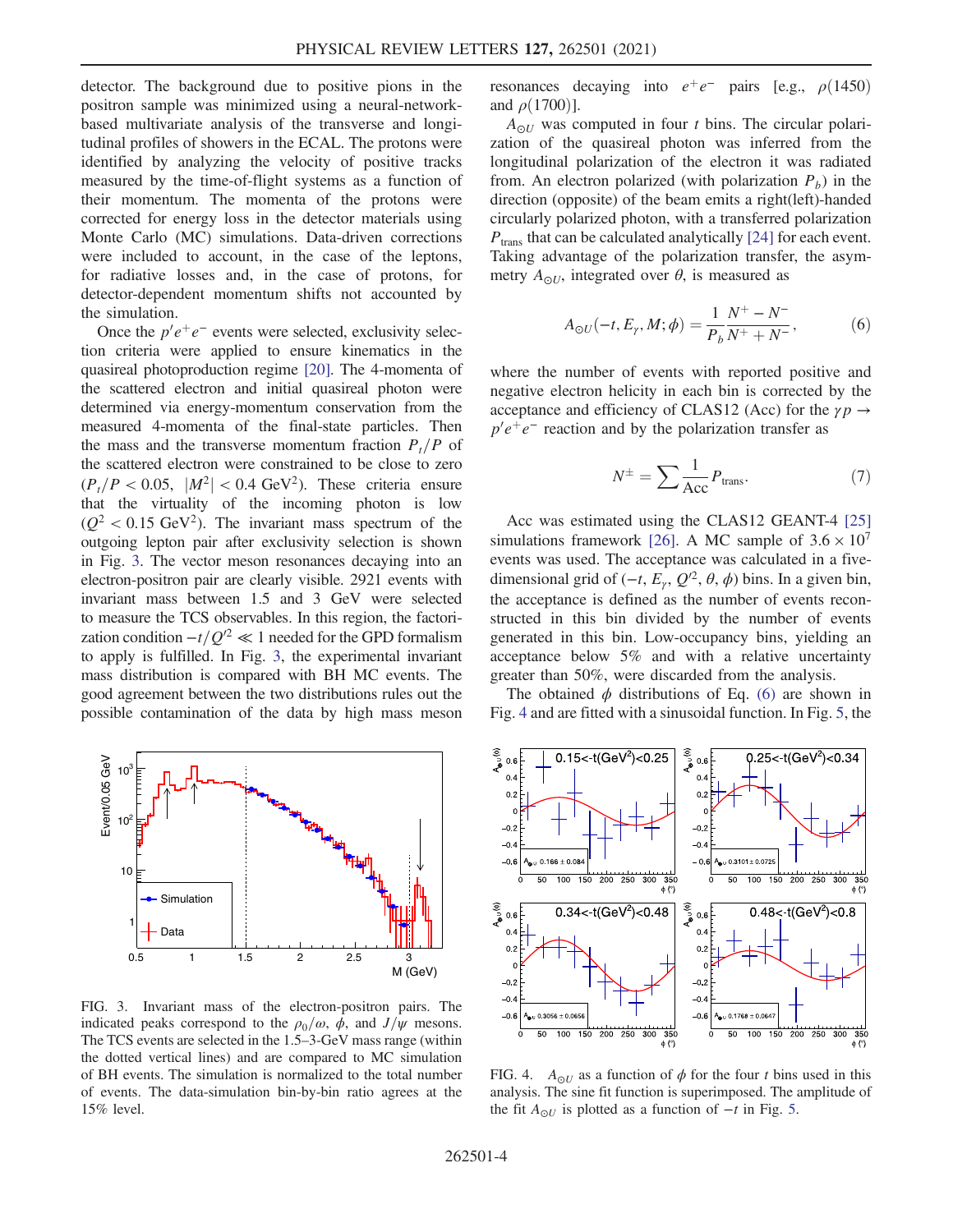

FIG. 5.  $A_{\odot U}$  as a function of  $-t$  at the averaged kinematic point  $E_{\gamma} = 7.29 \pm 1.55$  GeV;  $M = 1.80 \pm 0.26$  GeV. The errors on the averaged kinematic point are the standard deviations of the corresponding distributions of events. The blue data points are represented with statistical error bars, horizontal bin widths, and shaded total systematic uncertainty. Red triangles show the asymmetry computed for simulated BH events. The dashed and dash-dotted lines are the predictions of, respectively, the VGG [27–30] and the GK [31–33] models, evaluated at the average kinematics.

t dependence of the amplitude of the sinusoidal modulation is presented.

In-depth systematic checks were performed. Seven sources of systematic uncertainties were studied: the uncertainties associated with the binning of the acceptance corrections and with the rejection of low-acceptance bins; the uncertainties from the MC model used to calculate the acceptance and the related efficiency corrections; the systematic shifts induced by the identification procedure of protons and positrons; the impact of the variation of the exclusivity selection criteria. For each source of systematic uncertainty and for each bin, a value of systematic shift was added in quadrature after a smoothing procedure. This procedure was necessary to avoid the large bin-to-bin fluctuations of the systematic uncertainties due to the low statistics. The total systematic uncertainties are always smaller than the statistical uncertainties, typically by more than 50%. The main contribution to the systematic uncertainties comes from the exclusivity selection.

In Figs. 4 and 5, a clear photon beam polarization asymmetry is observed. This arises from the BH-TCS interference, as the expected asymmetry for the BH contribution only, which was estimated using MC simulation, is zero. The photon polarization asymmetries were compared to predictions of the Vanderhaeghen-Guichon-Guidal (VGG) model (based on a double-distribution (DD) parametrization with Regge-like  $t$  dependence) [27–30] and of the Goloskokov-Kroll (GK) model (based on a DD parametrization with t dependence expressed in the forward limit) [31–33] computed within the PARTONS framework [34]. Both of these calculations were performed at leading order in  $\alpha_s$ , which is a reasonable approximation in our kinematics, while QCD corrections have been shown to be quite important at lower values of  $\xi$  [35–37]. The measured values[20] are in approximate agreement with the predictions of GPD-based models, while BH-only calculations show no asymmetry. This observation validates the application of the GPD formalism to describe TCS data and hints at the universality of GPDs, as the VGG and GK models also describe well the 6-GeV DVCS data from JLab [38].

Using the same dataset,  $A_{FB}$  was measured for four t bins, integrating over all other kinematic variables due to the limited statistics of the analysis [20]. The angular coverage of CLAS12 allows one to measure  $A_{FR}$  only in a limited angular range. Thus, the forward and backward angles ( $\phi_F$ ,  $\theta_F$ ,  $\phi_B = 180^\circ + \phi_F$  and  $\theta_B = 180^\circ - \theta_F$ ) were extracted in a forward region defined by  $-40^{\circ} < \phi_F < 40^{\circ}$ ,  $50^{\circ} < \theta_F < 80^{\circ}$  and in a corresponding backward region defined by  $140^{\circ} < \phi_B < 220^{\circ}$ ,  $100^{\circ} < \theta_B < 130^{\circ}$ . The value of  $A_{FB}$  was computed, for each  $-t$  bin, as

$$
A_{\rm FB} = \frac{N_F - N_B}{N_F + N_B},\tag{8}
$$

where  $N_{F/B}$  are the number of events in the forward and backward angular bins, corrected by the acceptance and the bin volume. The bin volume correction accounts for the difference in coverage between the forward and the backward directions, which could induce false asymmetries. This correction assumes that the cross section of the TCS reaction is constant within the volume of the forward (respectively, backward) bin and that it can be estimated only by measuring it in the volume covered by the acceptance of CLAS12. These approximations were accounted for in the systematic uncertainties by computing  $A_{FB}$  with BH-weighted simulated events. The difference between the expected vanishing asymmetry and the obtained value was assigned as a systematic uncertainty.

Figure 6 shows  $A_{FB}$  for  $1.5 < M < 3$  GeV. In order to explore the dependence on the hard scale of the FB



FIG. 6. FB asymmetry as a function of  $-t$  at the average kinematics  $E_y = 7.23 \pm 1.61$  GeV;  $M = 1.81 \pm 0.26$  GeV. The solid line shows the model predictions of the VGG model with Dterm (from Ref. [39]) evaluated at the average kinematic point. The other curves are defined in the caption of Fig. 5.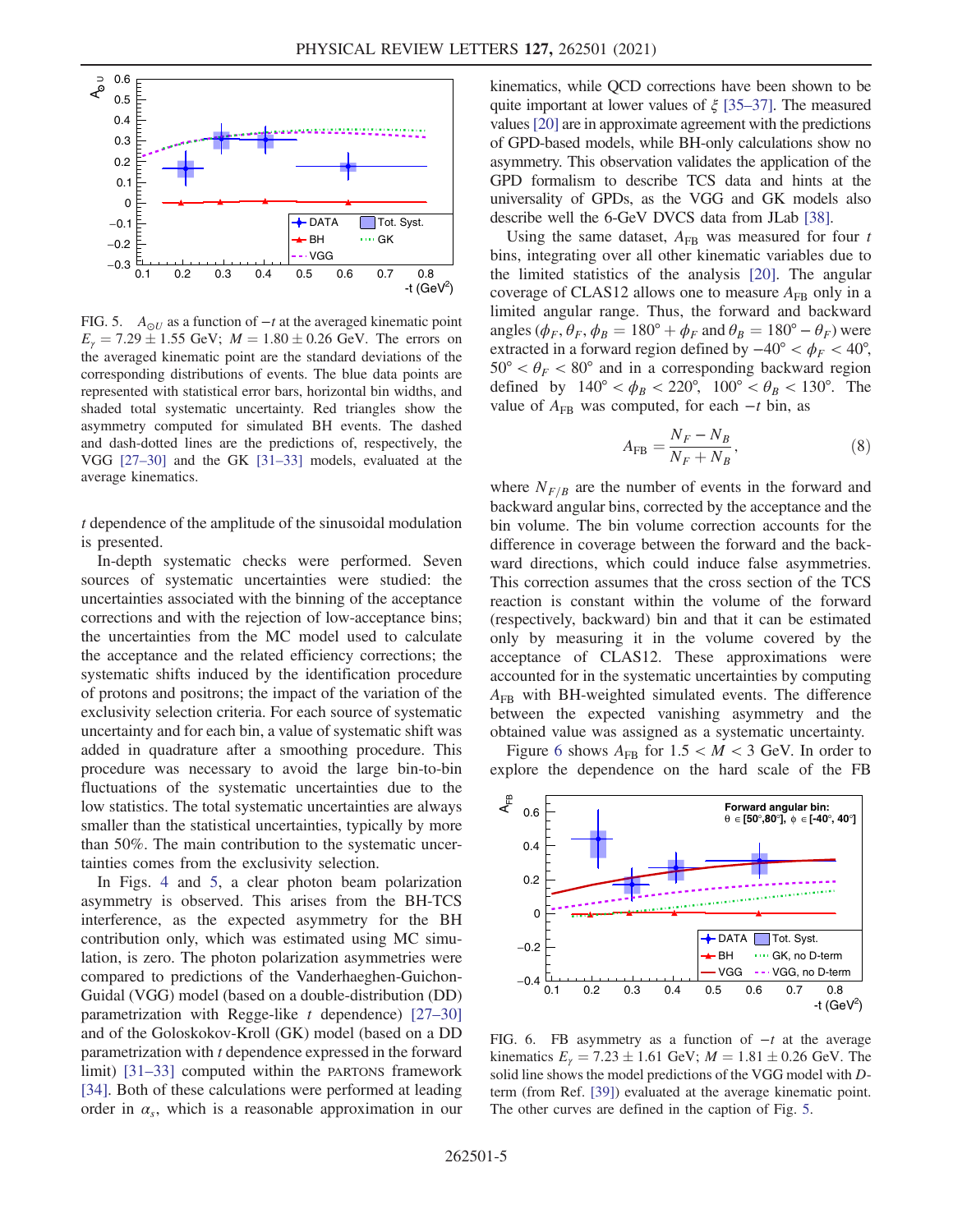

FIG. 7. FB asymmetry as a function of  $-t$  at the average kinematics  $E_{\gamma} = 8.13 \pm 1.23$  GeV;  $M = 2.25 \pm 0.20$  GeV. The curves are defined in the captions of Figs. 5 and 6.

asymmetry, it was extracted separately for the invariant mass region between 2 and 3 GeV as shown in Fig. 7. The asymmetries in both mass regions are not comparable with the zero asymmetry predicted if only the BH process was contributing to the total cross section. This confirms that the TCS diagram contributes to the  $\gamma p \to p' e^+ e^-$  cross section. These results were compared with model predictions and seem to be better described by the VGG model when the D-term (taken from Ref. [39]) is included, although the error bars are still too large to completely rule out the case without the D-term. The D-term, a poorly known element of GPD parametrizations that appears as a subtraction term in dispersion relations of DVCS amplitudes, has recently gained relevance for its links to the mechanical properties of the nucleon [40–43]. The GK model predictions largely underestimate the asymmetry in both mass regions. This could be explained by the absence of the D-term in this prediction, although the GK model differs also from the VGG model without the D-term. The comparison was also done in the high-mass region in Fig. 7. In this region, where factorization-breaking terms are more strongly suppressed, the previous conclusion stands, supporting the interpretation in terms of GPDs and the importance of the D-term in their parametrization.

In summary, we reported in this Letter the first ever measurement of TCS on the proton. The photon circular polarization and forward-backward asymmetries were measured. The nonzero asymmetries provide strong evidence for the contribution of the quark-level mechanisms parametrized by GPDs to the cross section of this reaction. The comparison of the measured polarization asymmetry with model predictions points toward the interpretation of GPDs as universal functions. The reported results on the FB asymmetry open a new promising path toward the extraction of the real part of  $H$  and ultimately to a better understanding of the internal pressure of the proton via the extraction of the D-term. Future measurements of TCS at JLab will provide a wealth of data to be included in the ongoing fitting efforts to extract CFFs [44–47]. In particular, TCS measurements should have a strong impact in constraining the real part of CFFs [48] and in the determination of the D-term that relates to the gravitational form factor of the nucleon. A comparison of these results with possible measurements of TCS at the Electron Ion Collider [49] and in ultraperipheral collisions at the LHC [50] could provide a better understanding of the behaviour of the CFFs of TCS at low  $x$  [36,37].

We thank Professors M. Vanderhaeghen, B. Pire, and P. Sznajder for the fruitful exchanges and discussions on the phenomenological aspects of this work and for providing us with the model predictions. We acknowledge the great efforts of the staff of the Accelerator and the Physics Divisions at Jefferson Lab in making this experiment possible. This work is supported in part by the U.S. Department of Energy, the National Science Foundation (NSF), the Italian Istituto Nazionale di Fisica Nucleare (INFN), the French Centre National de la Recherche Scientifique (CNRS), the French Commissariat pour l'Energie Atomique, the UK Science and Technology Facilities Council, the National Research Foundation (NRF) of Korea, the Helmholtz-Forschungsakademie Hessen für FAIR (HFHF), and the Ministry of Science and Higher Education of the Russian Federation. This project has received funding from the European Union's Horizon 2020 research and innovation programme under the grant agreement No. 824093. The Southeastern Universities Research Association (SURA) operates the Thomas Jefferson National Accelerator Facility for the U.S. Department of Energy under Award No. DE-AC05- 06OR23177.

\* pierre.chata@orange.fr; Present address: INFN, Sezione di Genova, 16146 Genova, Italy.

† Present address: Mississippi State University, Starkville, Mississippi 39762-5167, USA.

‡ Present address: Argonne National Laboratory, Argonne, Illinois 60439, USA.

- <sup>§</sup>Present address: Università degli Studi di Brescia, 25123 Brescia, Italy.
- [1] G. Altarelli, *Phys. Rep.* **81**, 1 (1982).
- [2] M. Diehl, Eur. Phys. J. A 52, 149 (2016).
- [3] D. Müller, D. Robaschik, B. Geyer, F.-M. Dittes, and J. Hořejši, Fortschr. Phys. **42**, 101 (1994).
- [4] X. Ji, Phys. Rev. Lett. **78**, 610 (1997).
- [5] X. Ji, Phys. Rev. D 55, 7114 (1997).
- [6] A. V. Radyushkin, Phys. Rev. D **56**, 5524 (1997).
- [7] A. V. Radyushkin, Phys. Lett. B 449, 81 (1999).
- [8] M. Burkardt, Phys. Rev. D 62, 071503(R) (2000).
- [9] S. Stepanyan et al. (CLAS Collaboration), Phys. Rev. Lett. 87, 182002 (2001).
- [10] C. Muñoz Camacho et al. (Jefferson Lab Hall A Collaboration), Phys. Rev. Lett. 97, 262002 (2006).